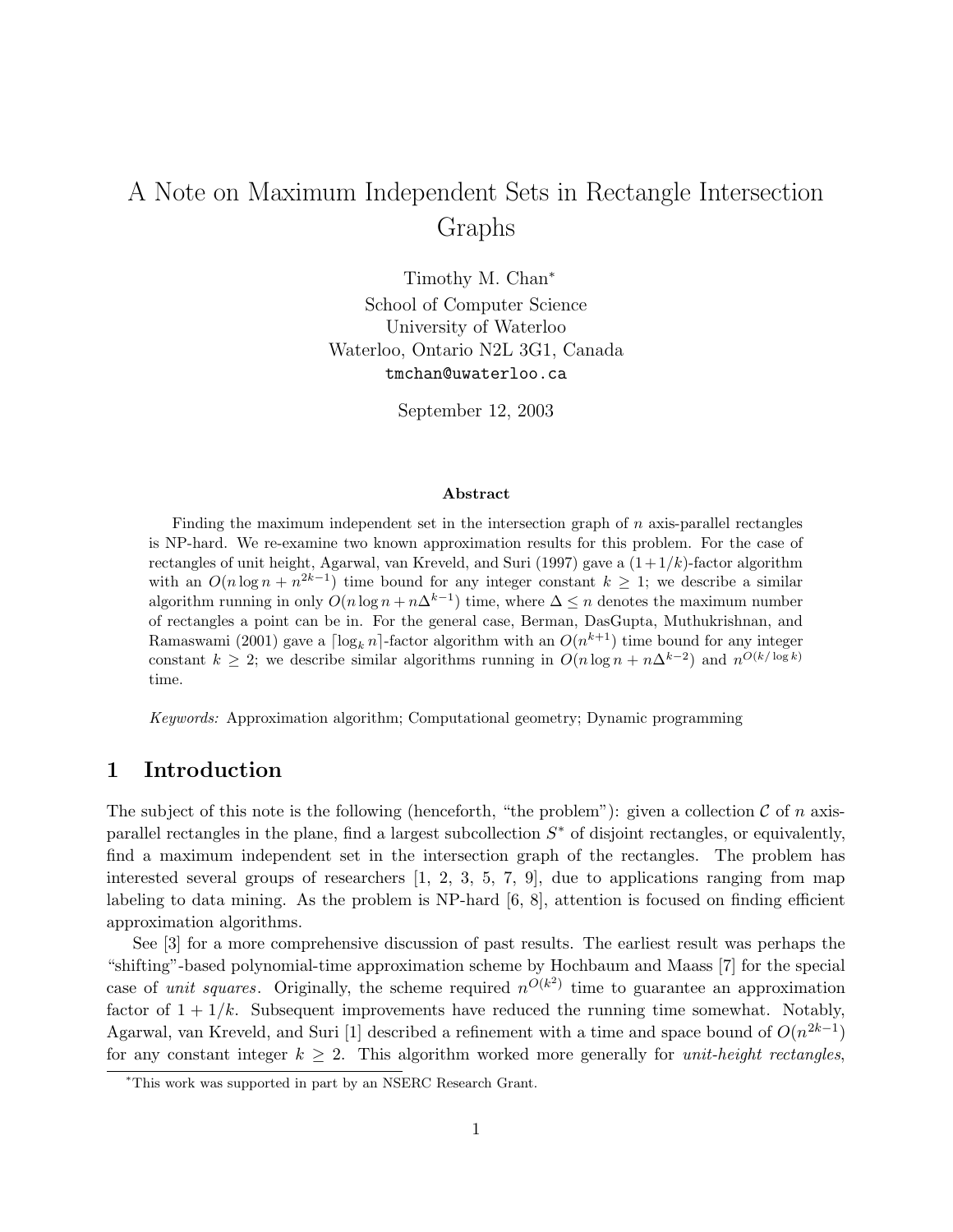which arise in the application to map labeling for a fixed font size. For  $k = 1$  (factor 2), the algorithm is almost trivial and runs in  $O(n \log n)$  time.

Generalizing in another direction, Erlebach, Jansen, and Seidel [5] and the author [3] have recently obtained polynomial-time approximation schemes for *arbitrary squares*. To get factor  $1 + 1/k$ , the required running time is  $n^{\tilde{O(k^2)}}$  and  $n^{O(k)}$ , respectively.

For *arbitrary rectangles*, the problem is open. As several researchers have independently observed [1, 9, 10], a logarithmic approximation factor is certainly possible. For example, Agarwal, van Kreveld, and Suri [1] described a straightforward  $O(n \log n)$ -time algorithm with factor at most  $\lceil \log_2 n \rceil$  (in fact,  $\lceil \log_2 |S^*| \rceil$  see [10]). Currently, no polynomial-time algorithm is known with  $o(\log n)$  approximation factor, although Berman *et al.* [2] have recently observed that the  $\log n$  bound can be reduced by an arbitrary constant multiple. Specifically, factor  $\lceil \log_k n \rceil$  can be achieved in  $O(n^k|S^*|)$  time.

Our new results involve a few modest improvements:

- For *unit-height rectangles*, we simplify and speed up Agarwal *et al.*'s dynamic programming algorithm [1] to run in  $O(n^k)$  worst-case time, for the same approximation factor  $1 + 1/k$ . The time bound is actually  $O(n \log n + n\Delta^{k-1})$ , where  $\Delta$  denotes the maximum depth. Here, the depth of a point is the number of rectangles containing the point. In map labeling applications, the value of  $\Delta$  is small (close to a constant), so our result suggests that the dynamic programming approach may not be as impractical as previously thought. (For example, factor 3/2 requires only  $O(n \log n + n\Delta)$  time, not cubic.) The space usage is bounded by  $O(n + n'\Delta^{k-1})$ , where  $n'$  is the maximum number of rectangles a horizontal line can intersect; in practice,  $n'$ is likely to be much smaller than  $n$ .
- For arbitrary rectangles, we show that a modification of Agarwal et al.'s  $\lceil \log_2 n \rceil$  divide-andconquer algorithm that incorporates the dynamic programming subroutine can find a factor- $\lceil \log_k n \rceil$  solution in  $O(n \log n + n\Delta^{k-2})$  time. The resulting algorithm is simpler and faster (and thus more practical) than Berman *et al.*'s [2]. The space usage is  $O(n + n' \Delta^{k-2})$ .

On the theoretical side, we also derive a better worst-case time bound in terms of n. We show that factor near  $\lceil \log_k n \rceil$  requires  $O(n^{f(k)})$  time for some function  $f(k) = O(k/\log k)$ . For small k, the time bound is actually quite reasonable (for example,  $f(3) < 1.369$ ,  $f(4) = 1.5$ ,  $f(5) < 1.635$ , and  $f(8) = 2$ ).

The techniques we use are hardly original; the basic dynamic programming strategy, as well as the divide-and-conquer idea, can be found (independently and in different forms) in the papers of Agarwal *et al.* [1] and Berman *et al.* [2]. The improvements come mostly from a more careful usage of these techniques and, at the same time, an attempt to keep things simple.

# 2 A Dynamic Programming Subroutine

**Lemma 2.1** Fix an integer constant  $k \geq 1$ . If all the rectangles can be stabbed by k horizontal lines, then we can solve the problem exactly in  $O(n \log n + n\Delta^{k-1})$  time.

**Proof:** Let  $R_1, \ldots, R_n$  be the given rectangles. Let  $a_i$  and  $b_i$  be the left and right x-coordinate of  $R_i$ . By sorting, assume that  $a_1 \leq \cdots \leq a_n \leq a_{n+1} = \infty$ . Let  $\text{next}[j]$  denote the smallest index i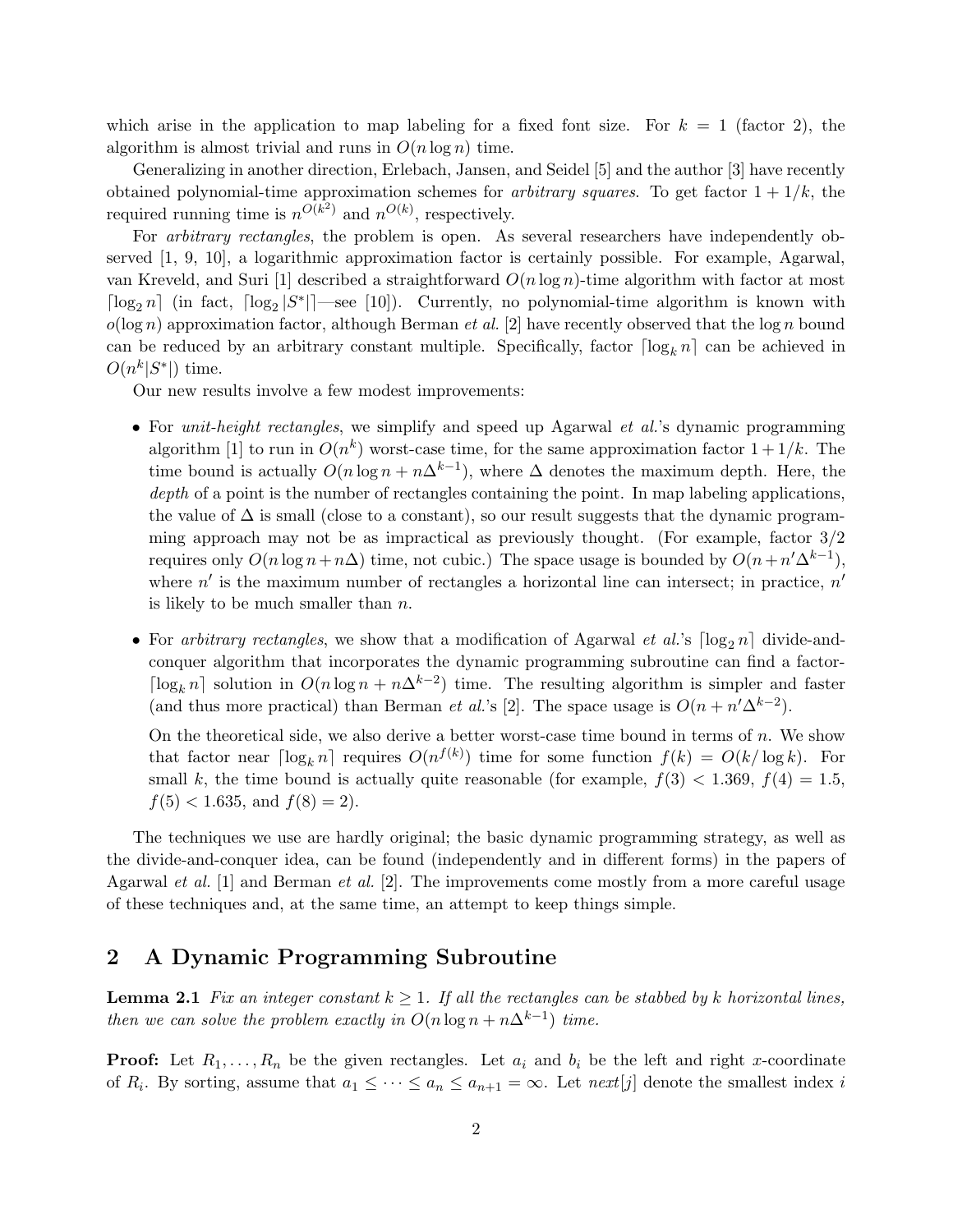with  $a_i > b_j$ . For a set S of rectangles, let  $S_{i}$  denote the subset of rectangles in S intersecting the vertical line  $x = a_i$ .

A subproblem is created for each index  $i$  and each subset  $S$  of disjoint rectangles intersecting  $x = a_i$  with  $|S| \leq k - 1$ : define  $A[i, S]$  to be the maximum number of disjoint rectangles among  $R_i, \ldots, R_n$  that do not intersect the rectangles in S. These numbers can be computed from  $i = n+1$ to 1 by the following rules.

- 1. For the base case,  $A[n+1,\emptyset]=0$ .
- 2. If  $R_i$  intersects some rectangle in  $S$ , then

$$
A[i, S] = A[i + 1, S_{|i+1}],
$$

because  $R_i$  cannot be used in the solution to the subproblem.

3. Otherwise, if  $|S| < k - 1$ , then

$$
A[i, S] = \max \left\{ A[i + 1, S_{|i+1}], \ 1 + A[i + 1, (S \cup \{R_i\})_{|i+1}] \right\},\
$$

because the first term corresponds to the case where  $R_i$  is not used in the solution, and the second term corresponds to the case where  $R_i$  is used.

4. Otherwise,  $|S| = k - 1$ . Let t be the smallest  $next[j]$  value over all rectangles  $R_j \in S \cup \{R_i\}$ . Then

$$
A[i, S] = \max \left\{ A[i + 1, S_{|i+1}], \ 1 + A[t, (S \cup \{R_i\})_{|t}]\right\},\
$$

because if  $R_i$  is used in the solution, then all other rectangles in the solution must be to the right of some rectangle in  $S \cup \{R_i\}$ , and thus t (otherwise, we would have  $k+1$  disjoint rectangles intersecting a vertical line, contradicting the assumption of the lemma). Note that  $|(S \cup \{R_i\})_{|t}| \leq k-1$  by the choice of t.

The maximum number of disjoint rectangles is  $A[1, \emptyset]$ . The actual collection of disjoint rectangles can be retrieved in the usual way. By the assumption of the lemma, there are  $O(n\Delta^{k-1})$  subproblems. So, excluding sorting of x-coordinates (needed to initialize the *next* entries), this dynamic programming algorithm runs in  $O(n\Delta^{k-1})$  time.

One implementation issue remains to be addressed: to use  $O(n\Delta^{k-1})$  space instead of  $O(n^k)$  for the array A, we need to first map tuples  $(i, S)$  to indices. This can be done by sorting (lexicographically) all tuples occurring in both sides of the above equations, and assigning a common index to identical tuples. By radix sort, the additional running time is  $O(n\Delta^{k-1})$ . ).  $\qquad \qquad \Box$ 

### 3 The Unit-Height Case

**Theorem 3.1** Fix an integer constant  $k > 1$ . If all rectangles have unit height, then we can solve the problem approximately to within a factor of  $1 + 1/k$  in  $O(n \log n + n\Delta^{k-1})$  time.

Proof: We use a shifting idea.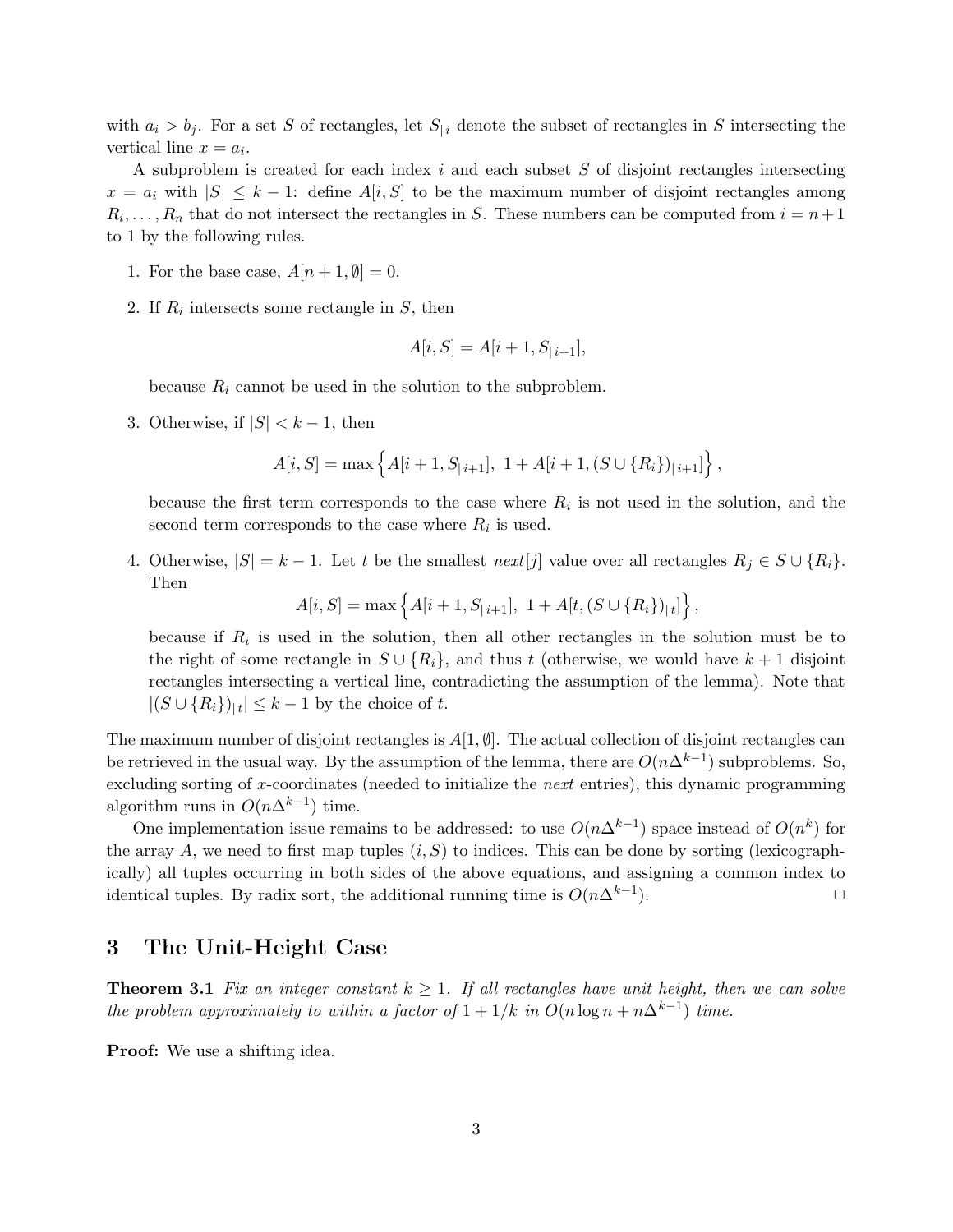- 1. For each  $i = 0, \ldots, k$ , let  $\mathcal{C}^{(i)}$  be the subcollection of all rectangles that do not intersect any grid horizontal line  $y = \ell$  with  $\ell \equiv i \mod (k + 1)$ . Now,  $\mathcal{C}^{(i)}$  is a union of groups of rectangles, where each group can be stabbed by  $k$  horizontal lines (because the rectangles have unit height) and no two rectangles from different groups intersect. We can thus solve the problem for each group by Lemma 2.1, and take the union to obtain the solution  $S^{(i)}$  to  $\mathcal{C}^{(i)}$ .
- 2. Return the largest set S among  $S^{(0)}, \ldots, S^{(k)}$ .

The running time sums to  $O(n \log n + n\Delta^{k-1})$ .

Since each unit-height rectangle belongs to exactly k of the  $k+1$  subcollections  $\mathcal{C}^{(0)}, \ldots, \mathcal{C}^{(k)}$ ,

$$
k|S^*| = \sum_{i=0}^k |S^* \cap \mathcal{C}^{(i)}| \le \sum_{i=0}^k |S^{(i)}| \le (k+1)|S|,
$$

implying that  $|S^*| \leq (1 + 1/k)|S|$ .

### 4 The General Case

**Theorem 4.1** Fix an integer constant  $k \geq 2$ . If we are given  $H > 1$  horizontal lines that stab all rectangles, then we can solve the problem approximately to within a factor of  $\lceil \log_k H \rceil$  in  $O(n \log n +$  $n\Delta^{k-2})$  time.

Proof: We use divide-and-conquer.

- 1. The base case,  $H \leq k$ , can be handled directly by Lemma 2.1.
- 2. Let  $\ell_1, \ldots, \ell_{k-1}$  be the  $\lceil H/k \rceil$ -th,  $2\lceil H/k \rceil$ -th,  $\ldots$ ,  $(k-1)\lceil H/k \rceil$ -th lowest horizontal lines (with  $\ell_0$  at  $y = -\infty$  and  $\ell_k$  at  $y = \infty$ ).
- 3. Let  $\mathcal{C}^{(0)}$  be the subcollection of all rectangles stabbed by these  $k-1$  lines. We can compute the exact solution  $S^{(0)}$  to  $C^{(0)}$  by Lemma 2.1.
- 4. For each  $i = 1, \ldots, k$ , let  $\mathcal{C}^{(i)}$  be the subcollection of all rectangles that lie entirely between  $\ell_{i-1}$  and  $\ell_i$ . Now,  $\mathcal{C}^{(i)}$  is stabbed by  $\lceil H/k \rceil$  horizontal lines. We can compute an approximate solution  $S^{(i)}$  to  $\mathcal{C}^{(i)}$  recursively.
- 5. Return the larger of the two sets  $S^{(0)}$  and  $S^{(1)} \cup \cdots \cup S^{(k)}$ .

The running time is dominated by step 3 and sums to  $O(n \log n + n\Delta^{k-2})$ .

To analyze the approximation factor, let S be the final returned solution. Consider the recursion tree generated and let  $\mathcal{C}_v^{(0)}$  and  $S_v^{(0)}$  be sets corresponding to node v of the tree. Then

$$
\sum_{v} |S^* \cap \mathcal{C}_v^{(0)}| \le \sum_{v} |S_v^{(0)}| \le |S|,
$$

where the sums are over all nodes at any fixed level of the tree. Summing over all levels yield  $|S^*| \leq |S| \lceil \log_k H \rceil$ .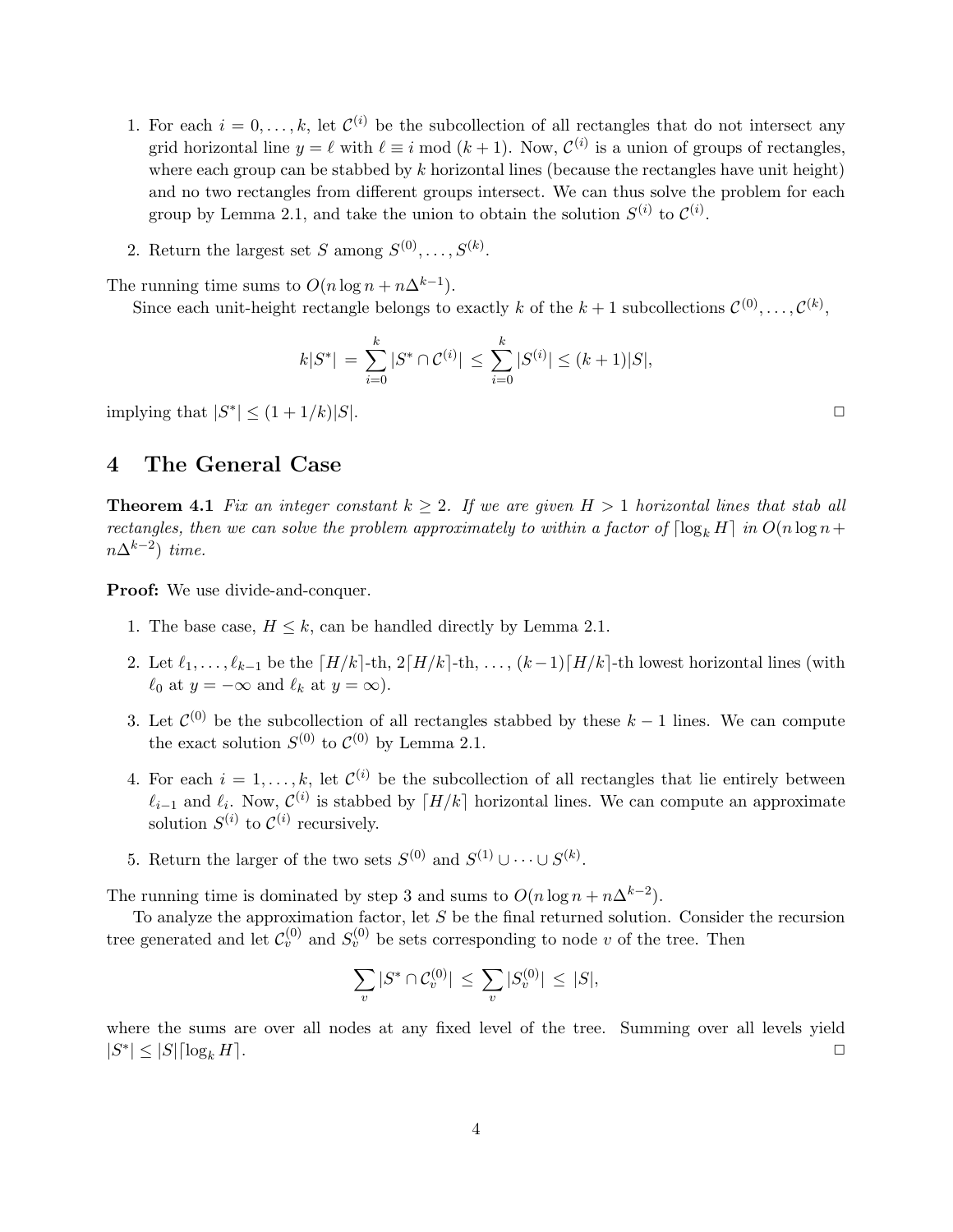### 5 More on the General Case

If  $\Delta$  is polylogarithmic, we can set  $k = \Theta(\log^{\epsilon} n)$  for a small constant  $\varepsilon > 0$  in Theorem 4.1 to get a polynomial-time algorithm with factor  $O(\log n / \log \log n)$  (since the hidden constant in the time bound depends polynomially on k). For an arbitrary  $\Delta$ , however, we are unable to obtain an approximation factor of  $o(\log n)$  in polynomial time; instead, we concentrate on improving the dependence on  $n$  in the running time.

In the worst case, Theorem 4.1 yields factor  $\lceil \log_k n \rceil$  in  $O(n^{k-1})$  time  $(k \geq 3)$ . This worst-case bound can be improved, for example, by using larger branching factors (instead of  $k$ ) at deeper levels of the tree (as n decreases). A still better bound can be obtained by a different approach which we describe now. This approach exploits the "unweightedness" of the problem (in contrast, all the algorithms we have given so far can be extended to solve the maximum-weight independent set problem for input rectangles with weights).

**Corollary 5.1** Fix an integer constant  $k \geq 2$ . We can solve the problem approximately to within a factor of  $\lceil \log_k |S^*| \rceil$  in  $O(n \log n + n\Delta^{k-2})$  time.

**Proof:** Project the rectangles onto the y-axis. We can find the smallest set of points that stab the resulting (one-dimensional) y-intervals by the standard greedy algorithm, in linear time after sorting. As is well-known, in one dimension, the smallest number of stabbing points,  $H$ , is equal to the largest number of disjoint intervals. Thus,  $H \leq |S^*|$ . The result follows from Theorem 4.1.

Corollary 5.2 Fix an integer constant  $k \geq 2$ . Given d, we can compute a solution S with  $|S^*| \leq$  $|S| \lceil \log_k |S^*| \rceil + n/d \text{ in } O(n \log n + nd^{k-2}) \text{ time.}$ 

**Proof:** We use a greedy strategy. Repeatedly find a point p of depth  $\geq d$  and remove all rectangles stabbed by p, until the remaining collection of rectangles,  $\mathcal{C}'$ , have maximum depth  $\lt d$ . Then return the solution to  $\mathcal{C}'$  by Corollary 5.1.

The number of iterations is at most  $n/d$ , since at least d rectangles are removed per iteration. Since  $\mathcal{C} - \mathcal{C}'$  can be stabbed by at most  $n/d$  points, there can be at most  $n/d$  disjoint rectangles in  $C - C'$ . Thus,  $|S^* - C'| \leq n/d$ , and  $|S^* \cap C'| \leq |S| \lceil \log_k |S^* \cap C'| \rceil$ . The approximation bound follows.

To analyze the running time, observe that a standard sweep-line algorithm can compute the maximum depth in a collection of n axis-parallel rectangles in  $O(n \log n)$  time; for example, see [4]. This algorithm stores the rectangles that intersect the sweep line in a tree structure supporting logarithmic-time insertions and deletions, and maintains the maximum depth at the sweep line, as we move from left to right. We can modify the algorithm so that as soon as a point p of depth  $\geq d$  is discovered, we delete the rectangles stabbed by  $p$  from the data structure, and resume the sweep. As the total number of deletions is still bounded by  $n$ , the total time required to implement the greedy phase remains  $O(n \log n)$ .

Corollary 5.3 Fix real constants  $b > 2$  and  $\varepsilon > 0$ . We can solve the problem approximately to within a factor of  $(1+\varepsilon) \lceil \log_b n \rceil$  in  $O(n^{f(b)})$  time, where

$$
f(b) := 1 + \max_{i=1,\dots,[b]-1} (i-1)(1-\log_b i) = O(b/\log b).
$$